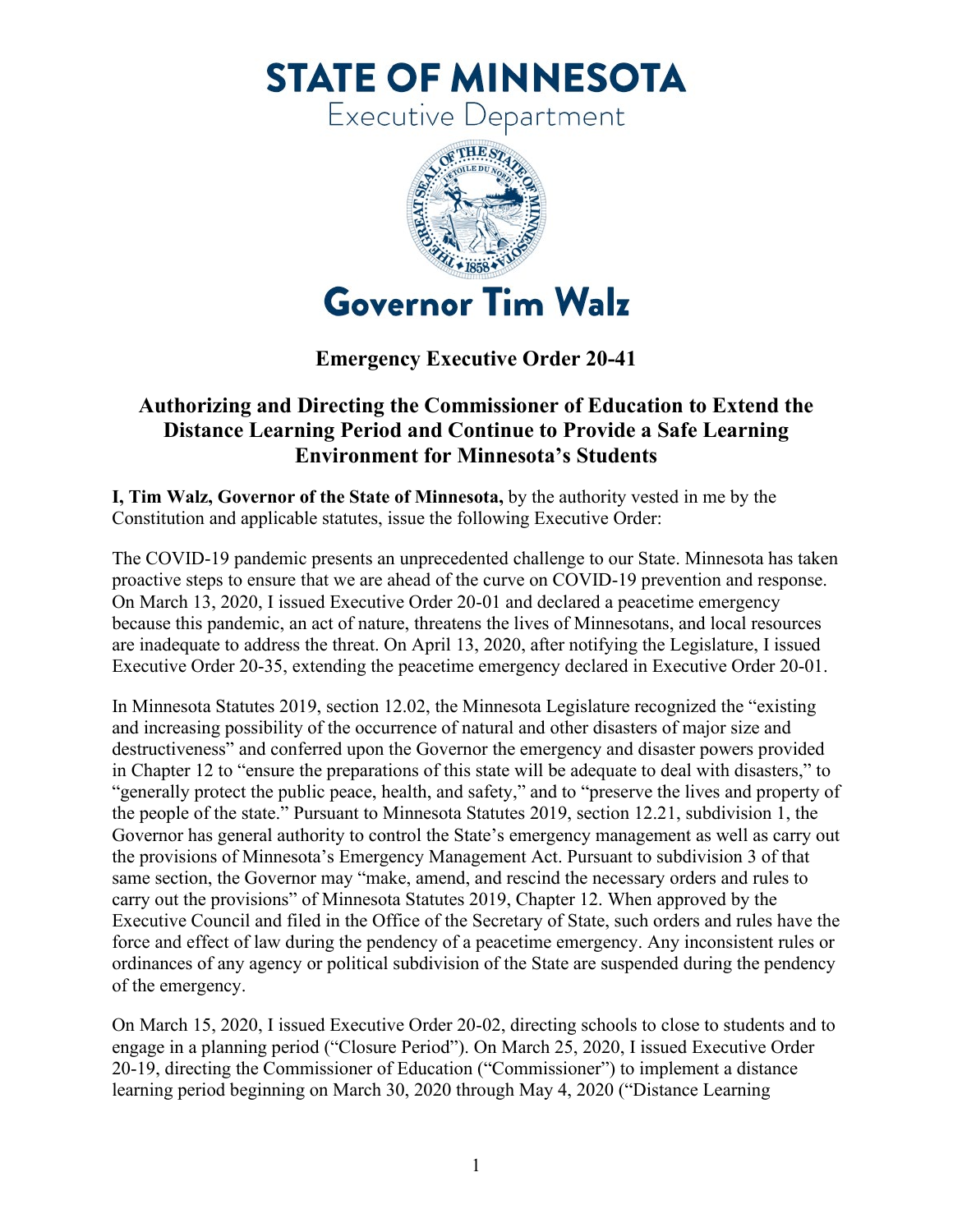Period"). The Distance Learning Period allowed school staff to provide continuity of education while also preserving the health, safety, and lives of students, their families, school staff, and the public. All Minnesota public school facilities remain closed for typical in-school instruction but remain open to provide meals to children. Schools also provide onsite care to school-aged children of certain workers in critical sectors ("Eligible Children") exempted under Executive Order 20-20 and Executive Order 20-33, as supplemented by 20-38.

To preserve the health, safety, and lives of Minnesotans, it is necessary to extend the Distance Learning Period for all Minnesota school districts and charter schools for the remainder of the 2019-2020 school calendar year ("Extended Distance Learning Period"). Although distance learning is a critical component of our response to COVID-19, our Administration believes that we can make improvements to reduce disparities in students' experiences due to inequal access to internet.

Schools are community hubs for children and families. As such, school closures put burdens on children and families and disproportionately impact communities of color, as well as indigenous, immigrant, and low-income families and communities. We thank school staff for their dedication to students. I call on school districts and charter schools to continue to prioritize innovation and direct outreach to students.

In addition to distance learning, schools must continue to ensure students receive daily meals and provide other services virtually where possible, such as physical and mental health care supports.

Throughout the Distance Learning Period, the Minnesota Department of Education ("MDE") continually assessed the efficacy of the programming and services, issued additional guidance when necessary, and determined a need for additional supports for our most underserved students and families as well as students whose education may require limited on-site services. During the Extended Distance Learning Period, I request that all state agencies partner with MDE and the Children's Cabinet to innovate in serving children, schools, and communities to meet the needs of students. This is also a time for the public and private sectors to come together to prioritize the needs of students.

In collaboration with the Minnesota Department of Health ("MDH"), the Center for Disease Control and Prevention ("CDC"), and consistent with public health guidelines on masking, social distancing, personal hygiene, screening, and cleaning practices ("Public Health Guidelines"), MDE may determine that it is possible to safely reopen school facilities for additional specific instructional programming.

School districts and charter schools need authorization to transfer operating funds from programs that are not already assigned to or encumbered by staff salary and benefits, or otherwise encumbered by federal law, to help cover additional costs incurred for nutrition services, community education programs, and technology supports for our students.

Care of Eligible Children continues to be necessary for our state's COVID-19 response. Child care providers remain open. As such, care for such Eligible Children must continue. All programs serving children should follow Public Health Guidelines.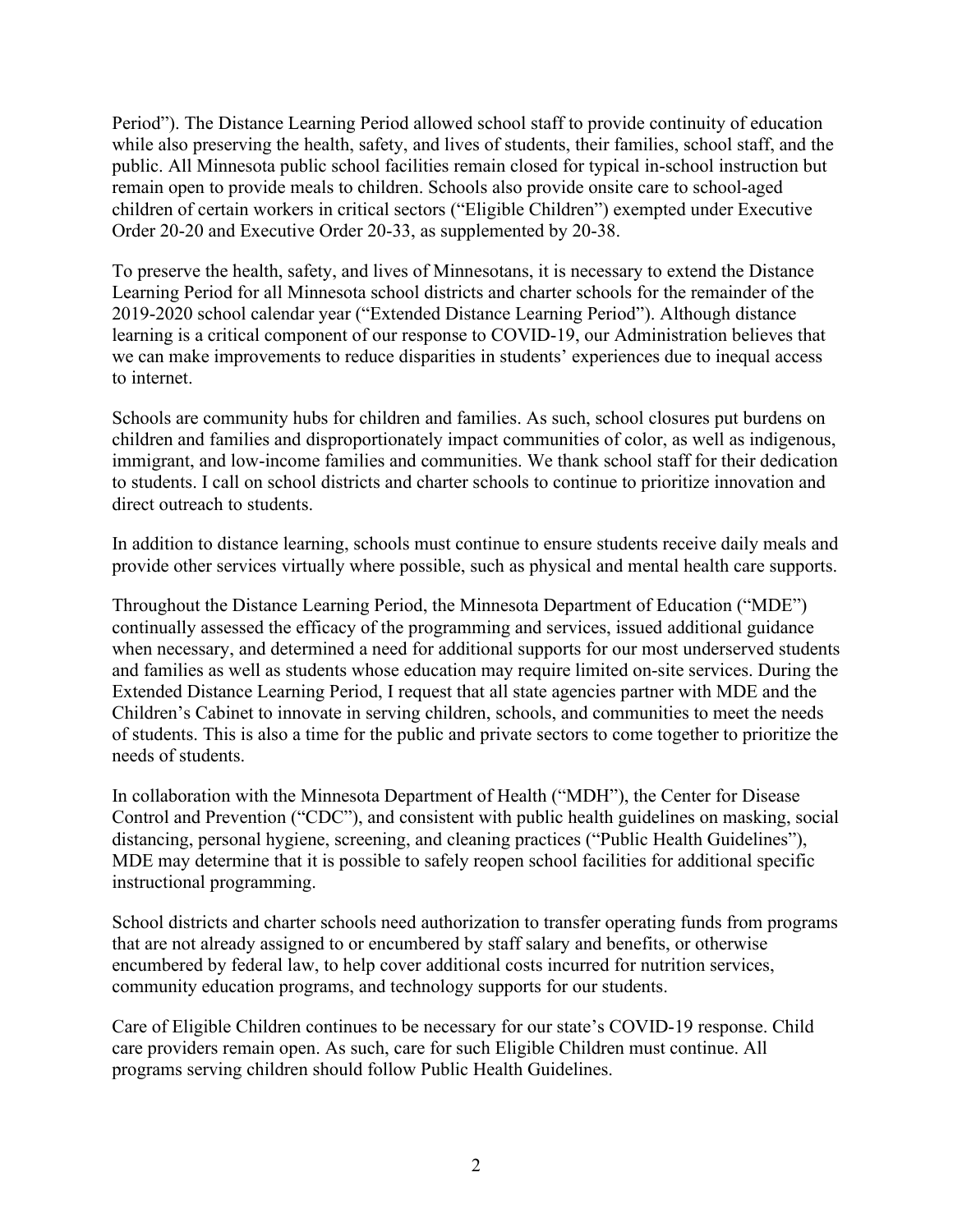For these reasons, I order as follows:

- 1. Nothing in this Executive Order should be construed to encourage or require Minnesotans in at-risk categories to act inconsistently with public health recommendations of the advice of their doctors. All Minnesotans should continue to regularly check and follow the advice on MDH's COVID-19 webpage: <https://www.health.state.mn.us/diseases/coronavirus/>
- 2. To preserve the health and safety of students, their families, school staff, and the public and to provide continuity of education during the COVID-19 pandemic, and pursuant to Minnesota Statutes 2019, section 12.21, subdivision 3(11) and paragraph seven of Executive Order 20-19, I authorize and direct the Commissioner to extend the Distance Learning Period established in Executive Order 20-19 through the end of the 2019-2020 school calendar year. For all school districts and charter schools that operate on an approved flexible learning year calendar, the Distance Learning Period is extended until June 30, 2020. For the purposes of this Executive Order, the extended distance learning periods set forth in this paragraph are referred to as the "Extended Distance Learning Period."
- 3. Executive Order 20-19 remains in full effect during the Extended Distance Learning Period except as explicitly modified by this Executive Order.
- 4. School districts and charter schools must use May 1, 2020 and May 4, 2020 to plan for the Extended Distance Learning Period, which will begin on May 5, 2020. To the extent possible, school districts and charter schools must provide accommodations for staff to work remotely. If staff must report to their respective buildings during this Extended Distance Learning Period, planning activities must be performed in accordance with Public Health Guidelines. This provision supersedes paragraph 12 of Executive Order 20-19.
- 5. School districts and charter schools must electronically post their respective distance learning plans and communicate them to students and their families by May 5, 2020. The distance learning plans must address, but not be limited to, communication pathways with student families, community input on student and family needs, and other outreach opportunities. This is in addition to core instruction, supports for all student groups, nutrition, school-age care, technology needs, and effectively delivering educational models to students in a distance setting.
- 6. This order applies to all schools as set forth in Minnesota Statutes 2019, section 12.21, subdivision 3(11). I continue to encourage tribal and nonpublic schools to fulfill the spirit and directives of this Executive Order.
- 7. During the Extended Distance Learning Period, all public schools must provide continuous education based on the distance learning plans developed during the Closure Period directed by Executive Order 20-02, and as modified by school districts and charter schools during relevant planning periods.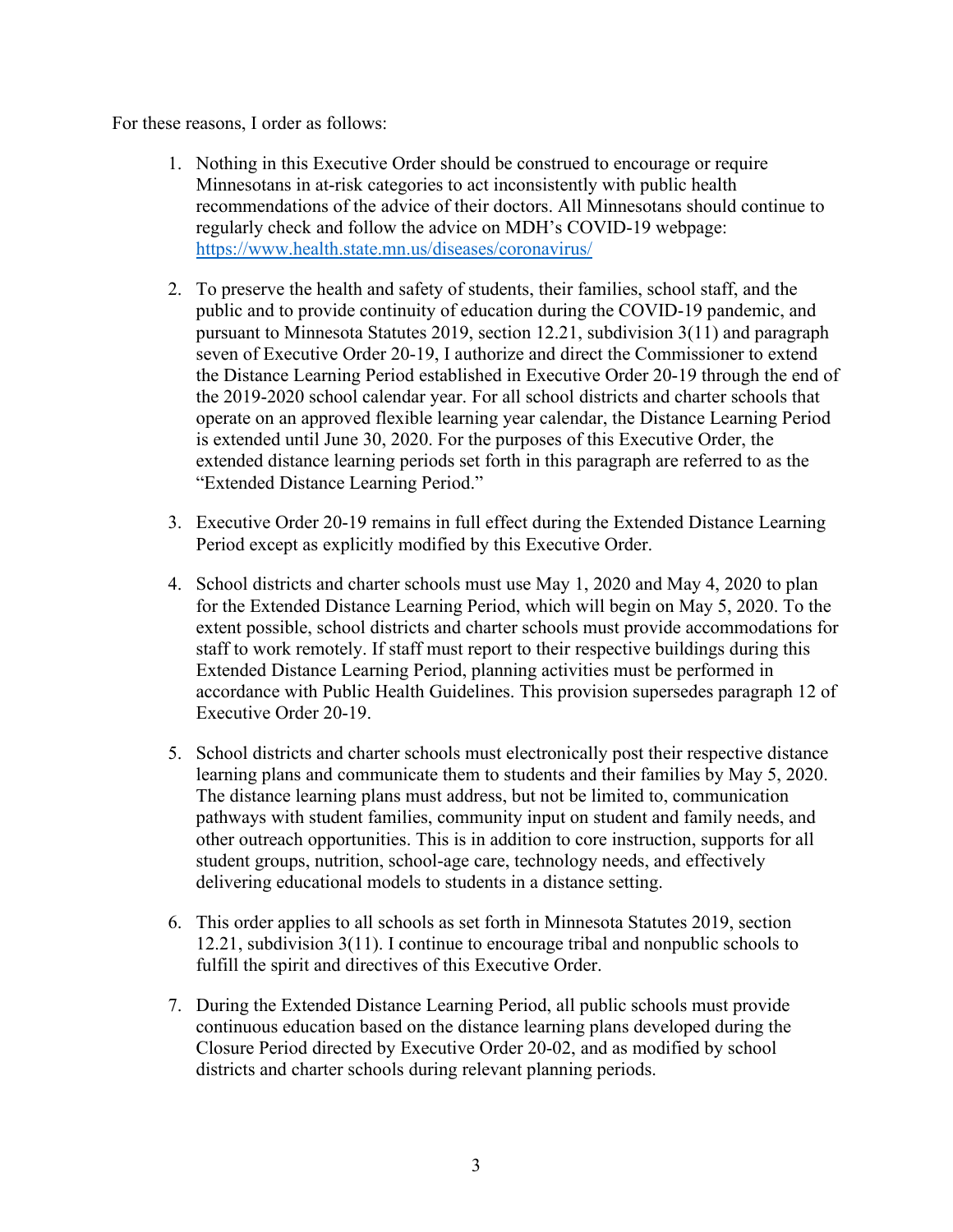- 8. I authorize the Commissioner, in consultation with the Commissioner of Health, to expand in-school provisions of additional activities and programming the Commissioner deems necessary and that can be operationalized in compliance with Public Health Guidelines where those services cannot be provided through a distance learning model and those services are needed to access that student's distance learning instruction, provide supports or services schools can safely offer, and create opportunities for meaningful connections between students and teachers.
- 9. MDE, in consultation with MDH, must establish a protocol in accordance with Public Health Guidelines to allow for home visits by school staff to build and preserve relationships with students and their families. Nothing in this protocol should be interpreted as a requirement or should be used to replace services provided by counties or social services.
- 10. Subject to paragraph 1, school districts and charter schools, in cooperation with state agencies, are directed to support communities disproportionately impacted by the Distance Learning Period and Extended Distance Learning Period, including but not limited to, historically marginalized families and families experiencing homelessness. During these periods, schools are expected to provide meals and instructional resources needed for distance learning to their students. MDE will continue to provide additional guidance to school districts and charter schools about this provision
- 11. During the Extended Distance Learning Period and per applicable labor agreements, school districts and schools must allow for remote work or telework to the extent possible. To the extent that it is necessary for teachers and staff to be physically present in school buildings, school districts and schools must provide conditions for staff in compliance with Public Health Guidelines.
- 12. Consistent with applicable labor agreements, school districts and charter schools must utilize available staff who are able to work during the Extended Distance Learning Period. School districts and charter schools must also provide employee accommodations as required by law.
- 13. Upon approval by the Executive Council and notwithstanding Minnesota Statutes 2019, section 169.443, subdivision 2, school buses may deploy arm and flashing red signal systems when delivering meals and distance learning materials to students.
- 14. School districts and charter schools must make all reasonable efforts to provide daily reports to MDE on the provision of care to Eligible Children, meal delivery and nutrition services, and access to internet and devices
- 15. Upon approval by the Executive Council, the requirement for school districts and charter schools to administer and for current senior high school students to complete the civics test questions pursuant to Minnesota Statutes 2019, section 120B.02, subdivision 3 is waived for the 2019-2020 school year.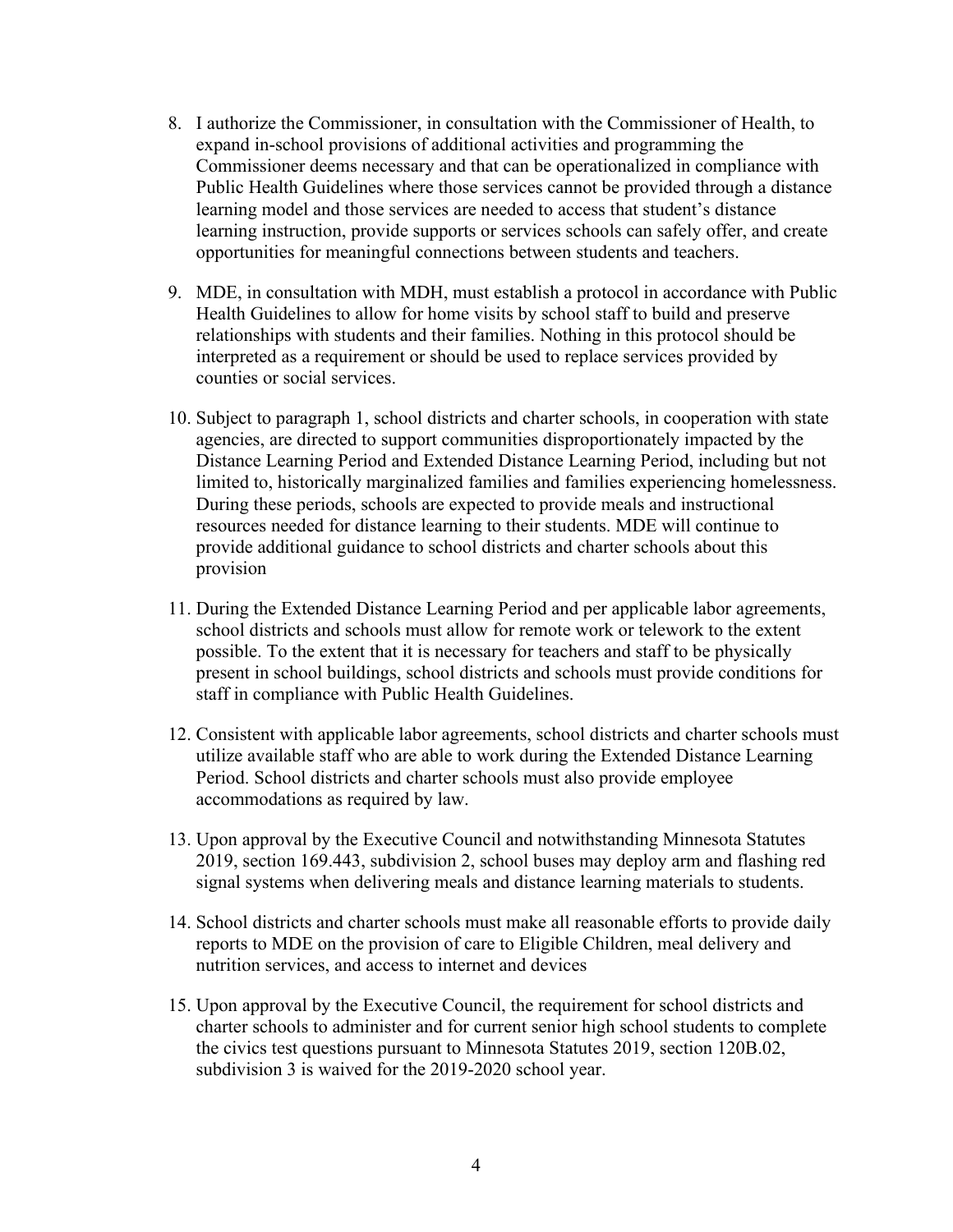- 16. Upon approval by the Executive Council, school districts and charter schools are authorized to transfer operating funds from certain programs that are not already assigned to or encumbered by staff salary and benefits, or otherwise encumbered by federal law, for the following purposes:
	- a. To provide care to Eligible Children during the school day.
	- b. To pay additional transportation costs incurred between March 30, 2020 and the end of the 2019-2020 school year, as defined in paragraphs 2 and 3, needed to implement this Executive Order in providing distance learning instruction and meal delivery.
	- c. To pay for additional costs related to technology needed to provide distance learning instruction.
	- d. To pay the portion of staff salary and benefits of employees paid through the community service fund normally funded by fees that were refunded, waived, or otherwise not paid during the Closure, Distance Learning, and Extended Distance Learning periods.
	- e. To pay the portion of food service fund staff salary and benefits normally funded by meal reimbursement revenue during the Closure, Distance Learning, and Extended Distance Learning periods.
	- f. A fund transfer is allowed if the transfer does not increase state aid obligations to the school district or charter school or result in additional property tax authority for the school district. A transfer is limited to the operating funds of a school district or charter school. A school board must approve a fund transfer by the fiscal year reporting deadline. A school district or charter school must maintain accounting records for the purpose of this Executive Order that are sufficient to document both the specific funds transferred and use of those funds. Such accounting records are subject to auditor review. Any execution of this flexibility must not interfere with or jeopardize funding per federal requirements. Any transfer must not interfere with the delivery of distance learning or social distancing models for all students and school staff. The Commissioner must provide guidance on the fund balance transfers that are allowable for the purposes outlined above.
- 17. Upon approval by the Executive Council, school districts and charter schools may use fiscal year 2020 ("FY 2020") revenues from programs that are not already assigned to staff salary and benefits for the purposes in paragraph 16 needed to implement this Executive Order. The expanded revenue use in a program is allowed if it does not increase state aid obligations to the school districts or charter schools or result in additional property tax authority for the school district other than what would be received under the statutory uses of the revenue in FY 2020. A school board must approve the use of FY 2020 revenue from operating funds of a district by the fiscal year reporting deadline. A school district or charter school must maintain accounting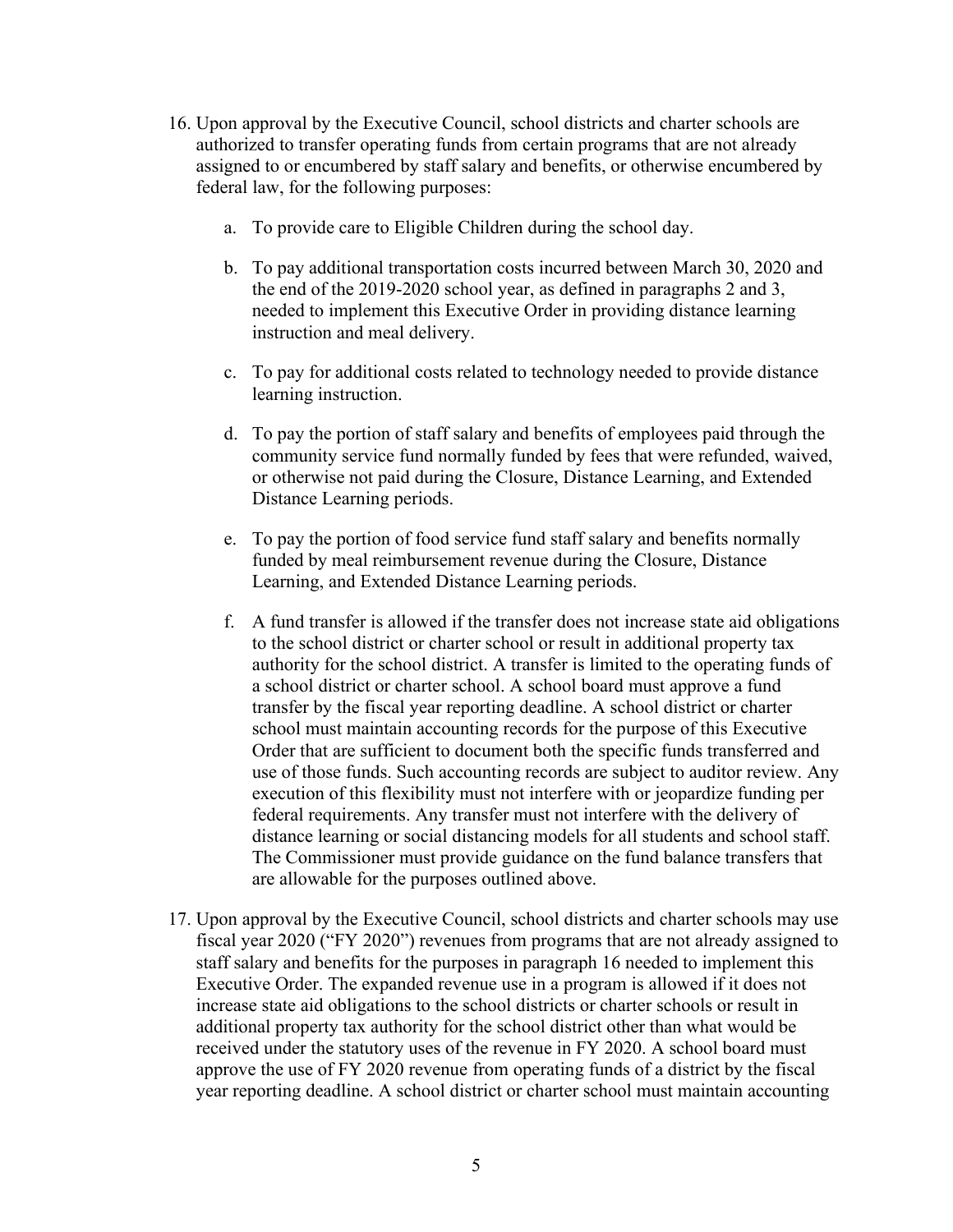records for the purpose of this Executive Order that may be reviewed by auditors and that are sufficient to document both the specific funds transferred and use of those funds. The Commissioner must provide guidance on the state revenue programs that may be used for the purposes outlined in this Executive Order.

- 18. Upon approval by the Executive Council, under Minnesota Statutes 2019, section 134.355, subdivision 8, the purposes of regional library telecommunications aid is expanded to include the improvement of internet access and access to technology with items that are not e-rated, including, but not limited to, digital or online resources.
- 19. The Commissioner, in consultation with the Commissioner of Health, may allow school districts and charter schools to open for summer school and extended school year programming. These programs must comply with Public Health Guidelines, paragraphs 1 and 11 and MDE guidance created pursuant to paragraph 20 of this Executive Order.
- 20. I direct the Commissioner to create guidance for distance learning during the summer period, and, if possible per MDH recommendations, for summer learning that employs a hybrid model of distance learning and in-school learning.
- 21. Upon recommendation from the Commissioner of Health, school districts and charter schools may begin their 2020-2021 school year based on their respectively approved school calendars. I direct the Commissioner, in consultation with the Commissioner of Health, to develop an educational model that balances in-school and distance learning methods in the case that a typical, in-building school year is not possible based on the health and safety of students, their families, school staff, and the public due to the COVID-19 pandemic.
- 22. Upon approval by the Executive Council, notwithstanding any law to the contrary, fiscal year 2020 expenditures for employees and contracted services that would have been eligible for state special education aid under Minnesota Statutes 2019, section 125A.76, and for special education tuition billing under Minnesota Statutes 2019, sections 125A.11 and 127A.47, in the absence of school closures or learning plan modifications due to COVID-19 must be included as eligible expenditures for the calculation of state special education aid and special education tuition billing.
- 23. Upon approval by the Executive Council, notwithstanding any law to the contrary:
	- a. For school meals served beginning on or after March 16, 2020, the Commissioner may adjust the fiscal year 2020 appropriations remaining under Minnesota Laws 2019, First Special Session Chapter 11, article 7, section 1, subdivisions 2, 3, and 4 as specified in paragraph b.
	- b. On June 30, 2020, the Commissioner must subtract the amount actually paid to participants for the 2019-2020 school year under Minnesota Laws 2019, First Special Session Chapter 11, article 7, section 1, subdivisions 2, 3, and 4 through March 13, 2020 from the total appropriations for each program. The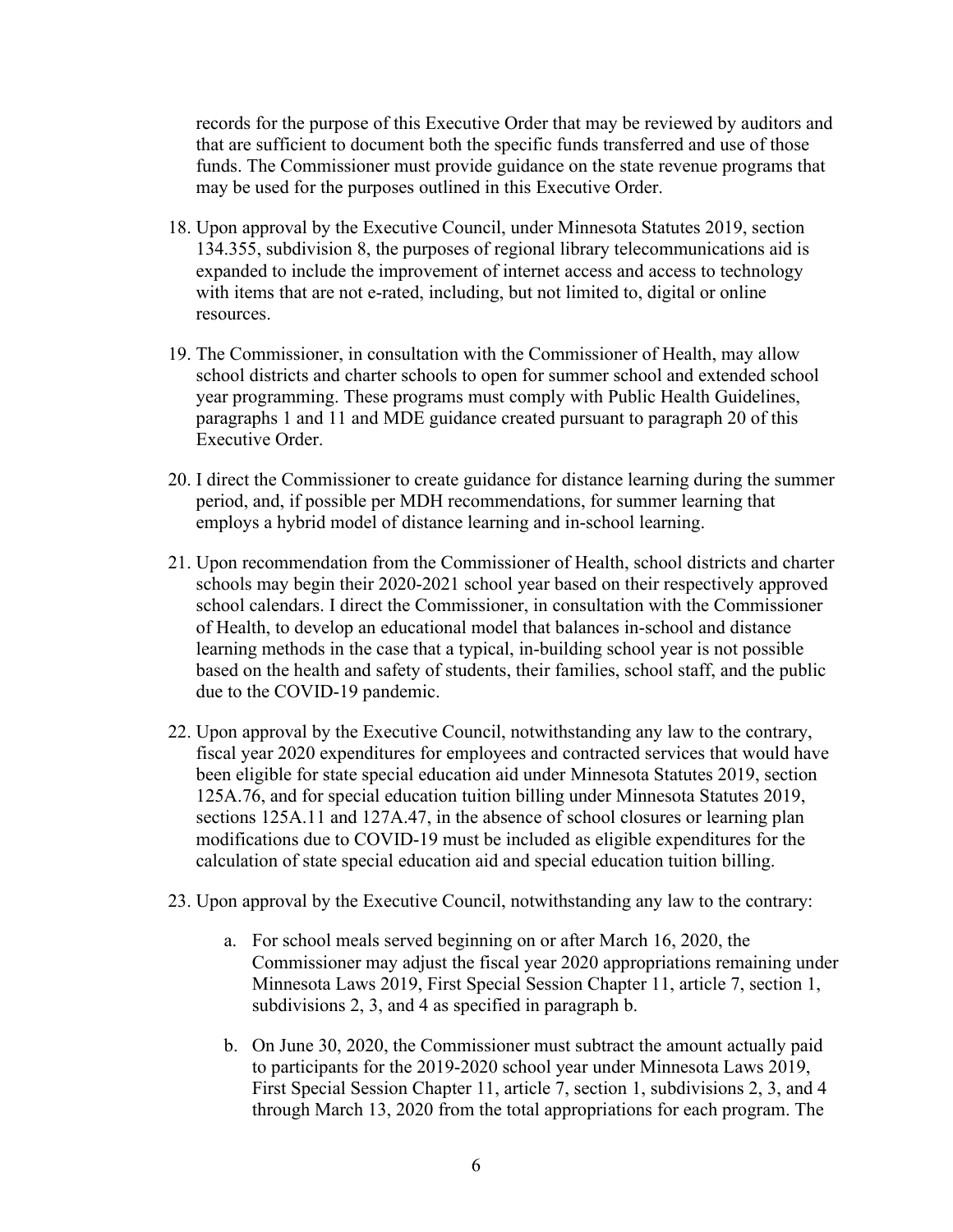Commissioner must then allocate the remaining funds under each appropriation to participants in the summer food service program on a permeal basis for meals served on or after March 16, 2020 and before July 1, 2020.

Pursuant to Minnesota Statutes 2019, section 4.035, subdivision 2, and section 12.32, this Executive Order is effective upon approval by the Executive Council. It remains in effect until the peacetime emergency declared in Executive Order 20-01 is terminated or until it is rescinded by proper authority.

A determination that any provision of this Executive Order is invalid will not affect the enforceability of any other provision of this Executive Order. Rather, the invalid provision will be modified to the extent necessary so that it is enforceable.

Signed on April 23, 2020.

 $j$ , m/al

**Tim Walz** Governor

Filed According to Law:

teve Pinn

**Steve Simon** Secretary of State

Approved by the Executive Council on April 24, 2020:

PobertsDavis

**Alice Roberts-Davis** Secretary, Executive Council

Filed on April 24, 2020 Office of the Minnesota Secretary of State, Steve Simon